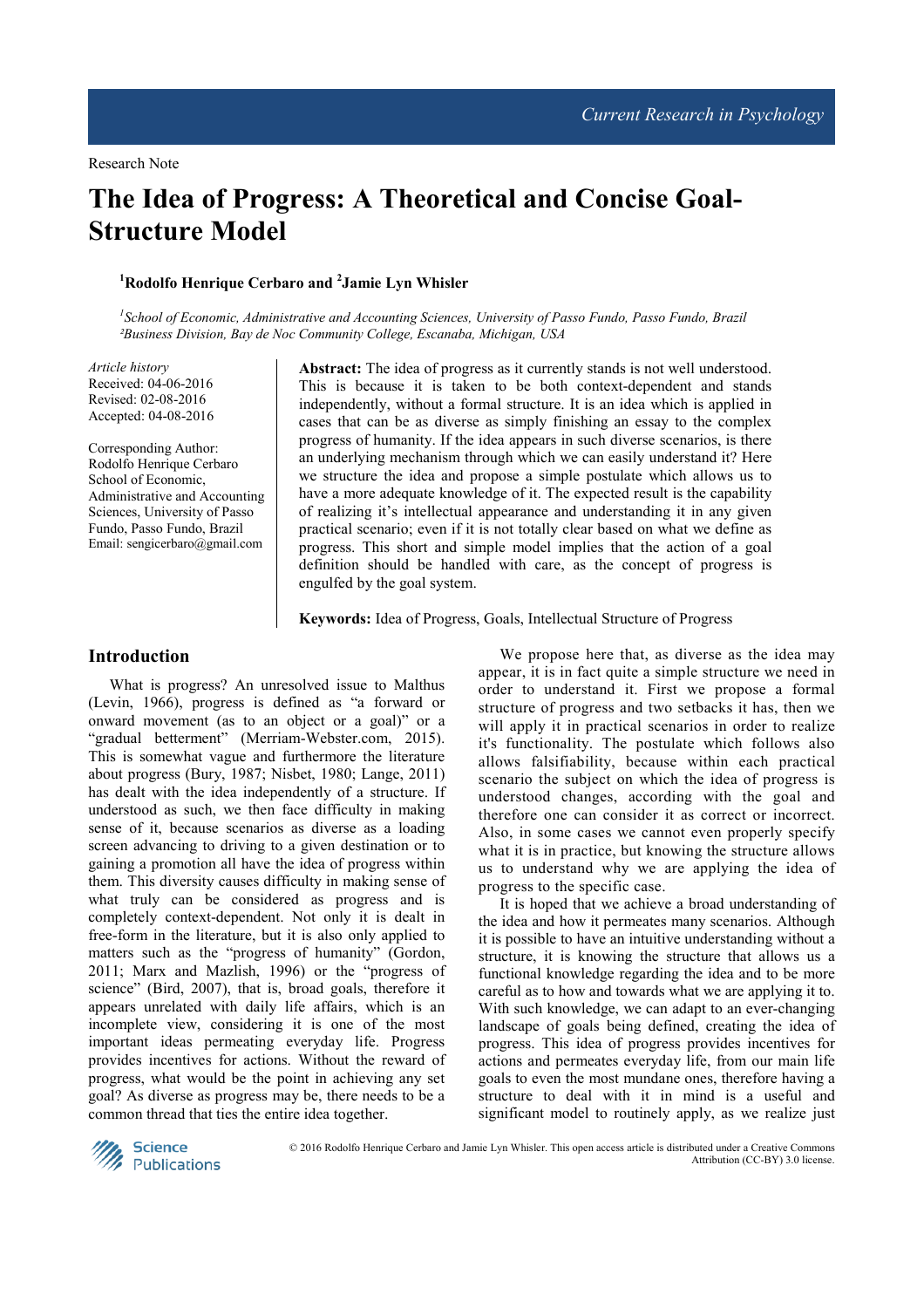how important it is to adequately define our goals and the goals of our institutions.

Considering the idea of progress as a psychological structure is a different approach, as it has not been treated as being so in the literature; what we have are attempts to theorize the idea which do not consider psychology and only envision the idea as applied to a select few, broad goals. Our structure, therefore, comes as a generalization of the idea, providing us a tool to understand the idea as applied to many scenarios and, as such, being of use to a wide range of situations and professionals.

# **A Structure Concerning the Understanding of the Idea of Progress**

 To understand the idea of progress we must first define the concept of a goal, that is, consider a goal to be *the purpose toward which an endeavor is directed*. Then we have that: *progress is what counts as a means of advancing towards the end result of a given defined goal.* Although incredibly simple, as we will see in applying this postulate, it seems to be a functional way of understanding the idea of progress. This also gives us the ability to measure progress or conversely, regress.

 There are two setbacks which appear with such a structure. First is that one must be able to define a goal, otherwise defining what counts as a means of advancing towards the end result of a given defined goal is not possible and progress not achievable. Take for instance the idea of the progress of humanity-there are several competing subjects on which the postulate is based, ranging from the advancement of science, to improved quality of life or to environmental improvements, among others. The structure for the comprehension remains the same, but the solution for the scenario depends on categorization and, hence, controversy can arise. This model does not solve the problem however, as defining the goal is a necessary condition for us to properly define progress in the scenario. If there is controversy regarding what goal should be used, there will be controversy as to how the idea of progress is comprehended.

The second setback is that there are goals where defining what counts as a means of advancing towards the end result of a given defined goal is not crystal clear, usually (but not solely) because the goal is not specified well enough. For example, consider the goal of passing a test: progress can be taken one of a variety of ideas such as the necessary time spent studying to pass, the time lapse between the test and the results being released or the physical action of writing the answers. Sometimes all that is required is writing down or envisioning the goal in a more specific way, but in other cases it may be the case that the goal is complex enough to accept several means of advancing towards its end, which does not allow us to pinpoint what the idea of progress is based upon.

These two setbacks, however, do not make the understanding of the structure less important, because in many scenarios the model functions well and it allows us to understand how we are operating regarding the idea of progress. Paying attention to the frequency that notions of progress appear is a useful task, as one concludes daily life is permeated by these notions, which help us understand how we are operating, but the literature has thus far not presented any model regarding the psychological structure of the idea.

## **Linearly Applying the Model**

Consider a person concerned with the goal of attaining more wealth, then in applying the postulate we find that attaining wealth is "what counts as a means of advancing towards the end result of the given defined goal", hence attaining more wealth equals progress and, losing wealth, regress. Now let us briefly change the goal from attaining more wealth to competing with an individual for wealth. This automatically changes the idea of progress, from attaining more wealth to attaining more relative wealth compared to a given individual. In this scenario, even though the person can have more wealth in relation to the past, which was the first goal mentioned above, they may not have achieved their goal. It can be that the difference in wealth of the other person has increased in relation to the subject creating regress. The second goal set the structure where the subject had to create more relative wealth to be able to progressmeaning that even with the same result in achieving more wealth, may not always progress towards the goal, depending on the definition.

So progress morphed from being attaining more wealth to attaining more wealth compared to a given individual. The postulate allows the idea of progress to morph without us losing the understanding of it. It should be noted, the goal is simple enough for us to use the model, as long as we understand the defined goal. Such happens in many scenarios, making it imperative one is clear in their understanding towards which subject the idea of progress is concerned.

# **Plurality of Means of Advancing Towards the End Result of a Goal**

 As we mentioned above, there can be a variety of means of "progress" that act as components in achieving a goal. Take a novice baker with the goal of baking a cake. This goal accepts various means of advancing towards its end-obtaining the ingredients, preparing the recipe, the process of baking-therefore the model can be applied and allows us to have an intellectual understanding of what is being done. However specifying what we use as a basis of establishing the idea of progress is difficult, as there are a plurality of means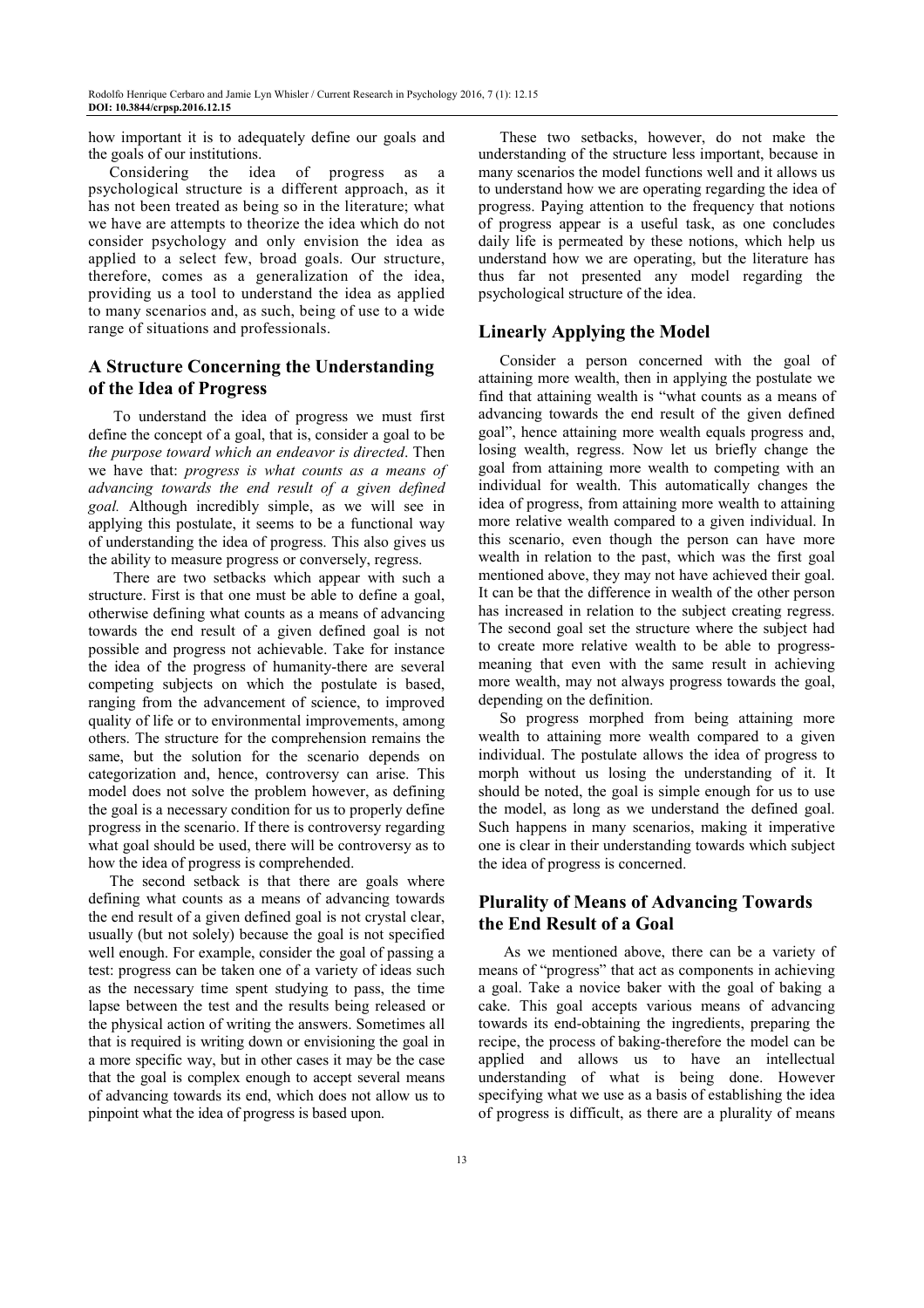in attaining the result. Even a goal which appears simple, such as drinking water, has a plurality of means of advancing towards its end: progress can be understood as moving the necessary distance to attain the water, filling a cup or even opening the mouth in order to drink.

However, a complex goal does not diminish the achievement of progress. As one moves through life, they encounter mostly complex goals. A person with no knowledge of baking a cake would not in most cases give themselves the goal of creating the most elaborate wedding cake straight away. Instead they would create interim goals that would be seen as marks of progression. Even if one does not move directly to their main goal, they are not spinning their wheels, they are just checking off sub-goals while slowing moving towards a bigger one, which is still defined as progress. The same could be said for more nonlinear progress. A college student may change paths, or be forced to study subjects not needed for their goal or course of study in order to graduate. They may be pushed off track of their main goal while still making progress in smaller goals necessary to achieve the main goal.

What we see is that although the postulate stands, in some scenarios it remains complicated, however an understanding of the structure allows us to understand why we are applying the idea of progress to the matter at hand. This knowledge is important, because it is not a common human characteristic to think about which goal, exactly, is defined and how one is handling the idea of progress.

## **Using the Model**

The present model can be used by a vast array of professionals, with the purpose of comprehending the way they operate toward their goals and, consequently, how the idea of progress is handled. Considering an area such as business, it is a fact that organizations have goals which are sought and this model allow us to comprehend what can be considered as progress to the enterprise and how it can change with the way the goal is defined. Scientists usually believe in the idea of progress and there is reason to do so, considering the goals usually defined by them. Even the most skeptic person toward the idea will find that within a given intellectual structure, it seems to be an existing phenomenon. The psychological manifestation of the idea of progress has hitherto not been explored and we intend to show that it is an idea which affects us all, because we are constantly defining goals and progress seems to be best understood within a goal structure scenario. From a person with the goal of simply learning a given discipline to the intellectual worried about whether humanity is moving in a desirable direction, progress is a conceptual thought affecting us constantly and knowledge of the structure comes as a means of aiding us comprehend how our psyches seem to be operating.

Although questions of whether progress is solely an intellectual idea or if it exists outside of intellects remain unanswered, using of this model comes as a new thought regarding how the idea of progress is interpreted, from not being linked to psychology to finding its basis through a psychological structure. Linking this idea with psychology provides us a novel way of framing progress, one we can carry with us in our daily lives and comprehend how we apply it in our personal and professional affairs.

#### **Conclusion**

A goal-structure model was built in order for us to understand the idea of progress. The structure and two important setbacks were discussed. This appears to be the simplest possible way of understanding the idea of progress, because it simply relates it with the definition of a goal and allows for an all-encompassing understanding of all possible practical scenarios where the idea of progress is present. Considering that whenever we have a goal, there are one or more ways of advancing towards the end result, we realize that the idea of progress is ever present in our intellects, acting as a tool which aids us to understand why we do what we do.

It has been argued that no other idea has been more influential than the idea of progress (Nisbet, 1980) and with reason, because we hope our efforts lead us somewhere rather than being in vain. The literature has also dealt with the notion of progress as applied to broad goals, such as the progress of the human race (Lange, 2011). What this model does differently is show that progress is an intellectual structure, also appearing when goals which are not directed to the common good are followed. This implies that knowing such a structure and being careful is necessary, as observers using certain structures can have in their minds that they are progressing, but these ideas might collide with more ethical, noble goals. Take for example a logging company-if their goal is to profit from deforestation, this collides with a global goal of environmental protection. However, progress can be self-defined and self-observed or it can be viewed by an outside observer-what is considered as progress for one person may not be for another and yet it is still progress considering the intellectual structure.

It is also important for individuals to understand such a structure in order to not stay trapped within goals that are unlikely to accomplish anything: for example, a person who has long had the goal of advancing in a game may keep applying the idea of progress to the game, instead of applying it to matters which can be more useful for society. The idea of progress is a dangerous one, as it is the main driver of individuals once they have defined which goals they are seeking, therefore much effort may be undertaken in order to progress. Understanding the structure allows us to intellectually change goals and, consequently, comprehend progress differently. It also makes us conscious that it is an intellectual structure given that a goal, or set of goals, is defined.